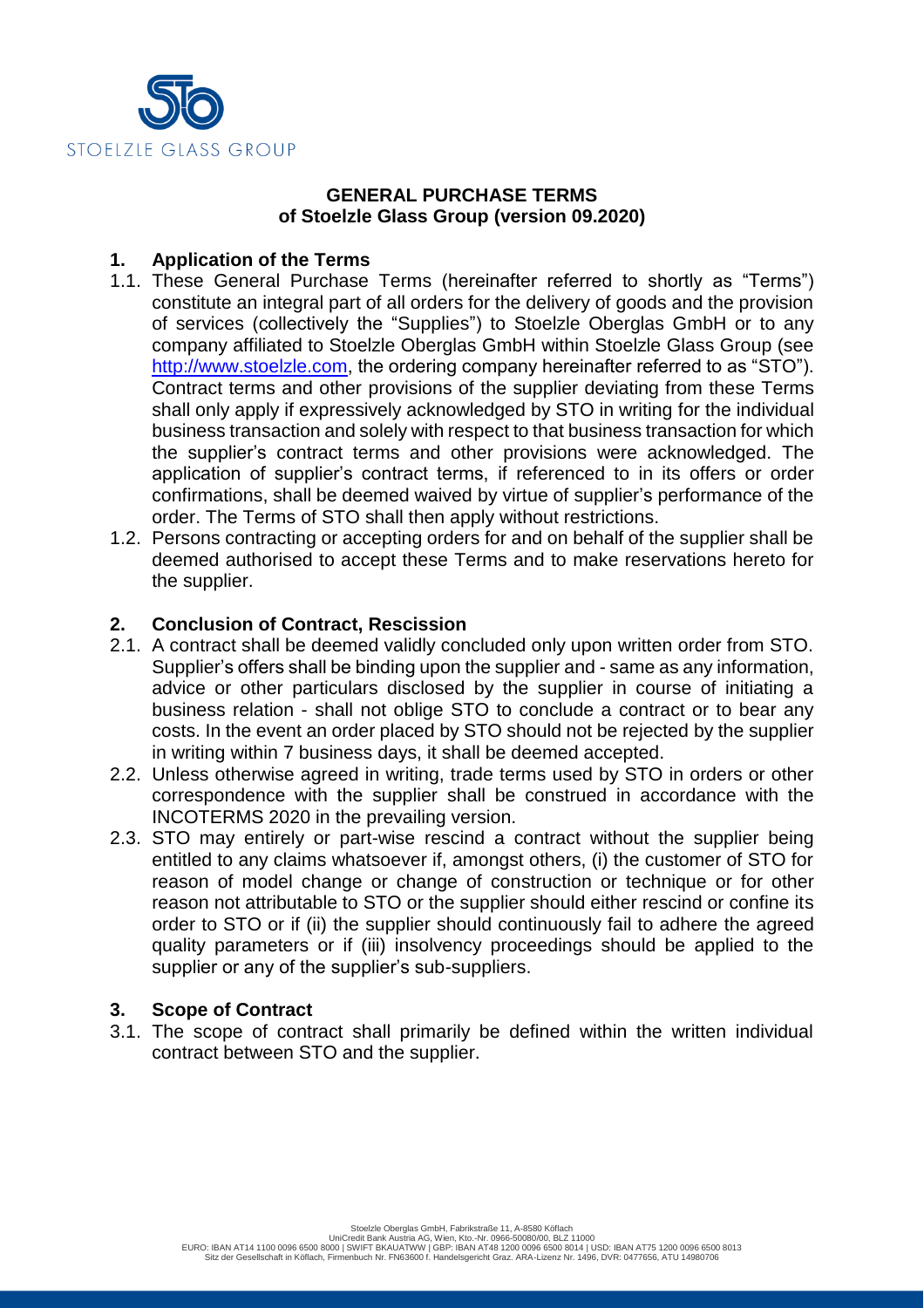

- 3.2. Moreover, the scope of contract shall comprise, in each case without the supplier being entitled to any additional remuneration,
	- the provision of plans and documentation in line with the requests from STO;
	- the provision of certificates on testing of materials and declarations on conformity;
	- the provision of material patterns and samples of Supplies;
	- the delivery to the premises of STO or to a destination else nominated by STO, including unloading; and
	- the packaging of the Supplies in a manner appropriate for transport.

## **4. Quality and Environment**

- 4.1. The supplier shall provide the Supplies in such manner that they fully comply with the commonly expected, expressively agreed or such purpose as corresponds to the nature of the business transaction. The supplier shall on its own gain information on all circumstances relevant thereto. The supplier shall always observe all laws, ordinances (as in particular regulations as to work safety, machinery safety and electrical engineering), directives, standards (as in particular harmonised European Standards, DIN Standards and VDE Standards), rules, industrial standards and orders from authorities, applicable at the Supplies' destination with respect to the Supplies' construction, quality and safety, as well as CE marking. The technical delivery specifications applicable at STO for the delivery of machinery and systems shall be provided upon supplier's demand and may be downloaded under [http://www.stoelzle.com.](http://www.stoelzle.com/) STO may demand as part of the documentation test reports by an independent agency as to the provision of the Supplies in conformity with all relevant rules and regulations; the agency shall be selected by STO.
- 4.2. The supplier shall safeguard the quality and adequacy of the Supplies in such manner that appropriate inspection and controls may be conducted prior to and in course of the production. Such checks must be documented. STO may, without being obliged to, conduct such inspections and controls at the supplier's premises. The supplier, if so requested by STO, shall enter with STO into a quality management agreement. In the event that prototype- or outturn-samples where agreed or are necessary, the supplier may commence series production only upon expressive written approval from STO.
- 4.3. The supplier shall, within its business processes, consider all environmental and energy aspects. The supplier is aware that these aspects were taken into consideration by STO upon evaluation of supplier's offer and placement of the order.

# **5. Order Handling**

- 5.1. All correspondence referring to the order must state the order number from STO, else notifications shall in doubt not be deemed received by STO and invoices may not be paid.
- 5.2. In the event Supplies should comprise works performed by the supplier for STO or third parties at the premises of STO, the supplier shall procure that its personnel and other appointees will adhere to the legal and internal regulations on the prevention of accidents and fires, to the recognised rules on safety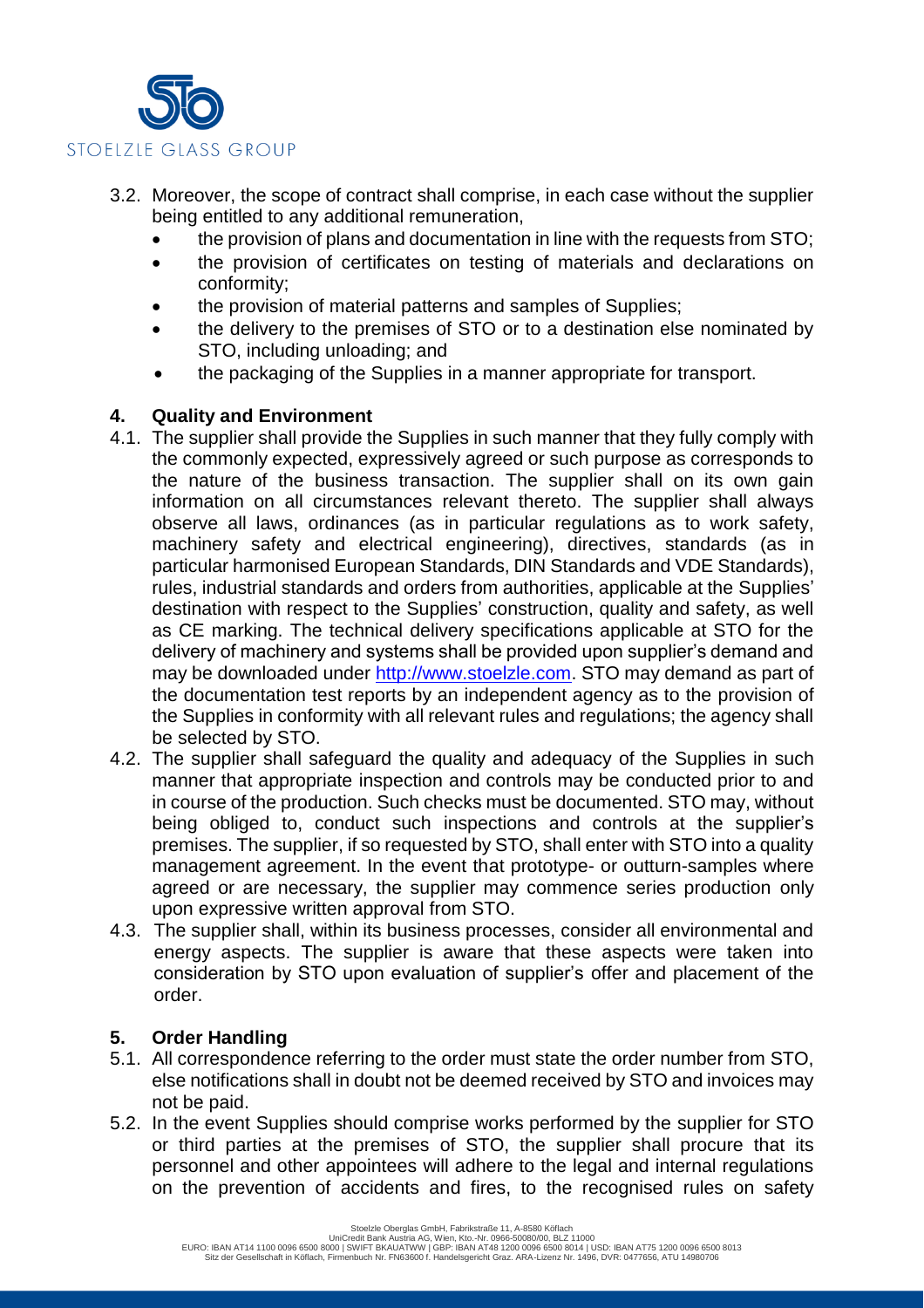

techniques and labour medicine and to the general and particular internal requirements at STO. The respective written instructions shall be provided upon supplier's demand and may be downloaded under [http://www.stoelzle.com.](http://www.stoelzle.com/) The supplier shall fully indemnify, and hold harmless, STO from any and all damages to persons and property that the supplier, its personnel and other appointees may suffer from performance of their duties at the premises of STO, except for damages caused by wilful conduct or gross negligence of STO or its personnel or appointees. Prior to commencement of the works the supplier must contact the safety engineers of STO.

- 5.3. In the event STO should store other than its own property for the purpose of being used by the supplier for the works at the premises of STO, STO shall be liable for loss or damage solely if caused by its wilful conduct or gross negligence.
- 5.4. Should the supplier for performance of the works request support from STO (assistance at unloading, temporary work force, provision of tools, energy and likewise services), STO shall be entitled to reasonable remuneration.

## **6. Delivery, Delay, Force Majeure**

- 6.1. Dates, terms and volumes of delivery as well as eventual part deliveries, if so agreed, shall be binding upon the supplier. This applies to the provision of the Supplies as well as of the relating technical documentation and the administrative and shipping documents. STO, to a reasonable extent, may alter its orders as to construction, manufacturer and delivery dates. Impacts, if any, of such alternations shall be settled on reasonable mutual basis.
- 6.2. Agreed delivery terms shall commence as of the date of the order, or, if STO reserved the right to call deliveries, as of the date of such call. The arrival date of the Supplies at the destination nominated by STO shall be the relevant date to determine on whether a specific delivery date or delivery term was met.
- 6.3. Unless otherwise agreed in writing partial deliveries shall not be allowed. STO shall not be obliged to accept excess deliveries. Deliveries, that arrived earlier than upon the agreed date may be returned or stored by STO at the cost and risk of the supplier.
- 6.4. Unless approved in writing by STO, the supplier may not subcontract, either in parts or in whole, or else transfer to third parties the order.
- 6.5. In the event of late delivery STO, irrespective of the causes of the delay, at its own discretion may either (i) rescind from the entire contract or parts thereof or (ii) insist on fulfilment of the contract. In either case STO may, at its own discretion, request from the supplier payment of either (i) the full amount of actual damages (including loss of profits, if any) caused by the delayed delivery or (ii) of liquidated damages, undependable from any fault on the supplier's side and not subject to any judicial adjustment, which, unless otherwise agreed with the supplier in the individual contract, shall be 5% of the total delivery value for each full week of delay and in the maximum 10% of the entire contract value. Acceptance by STO of delayed Supplies shall not be deemed a waiver of any remedies.
- 6.6. In the event of complaints by STO in respect of delivery dates, delivery terms or delivery volumes the supplier shall immediately take appropriate measures and inform in writing STO within 12 hours accordingly.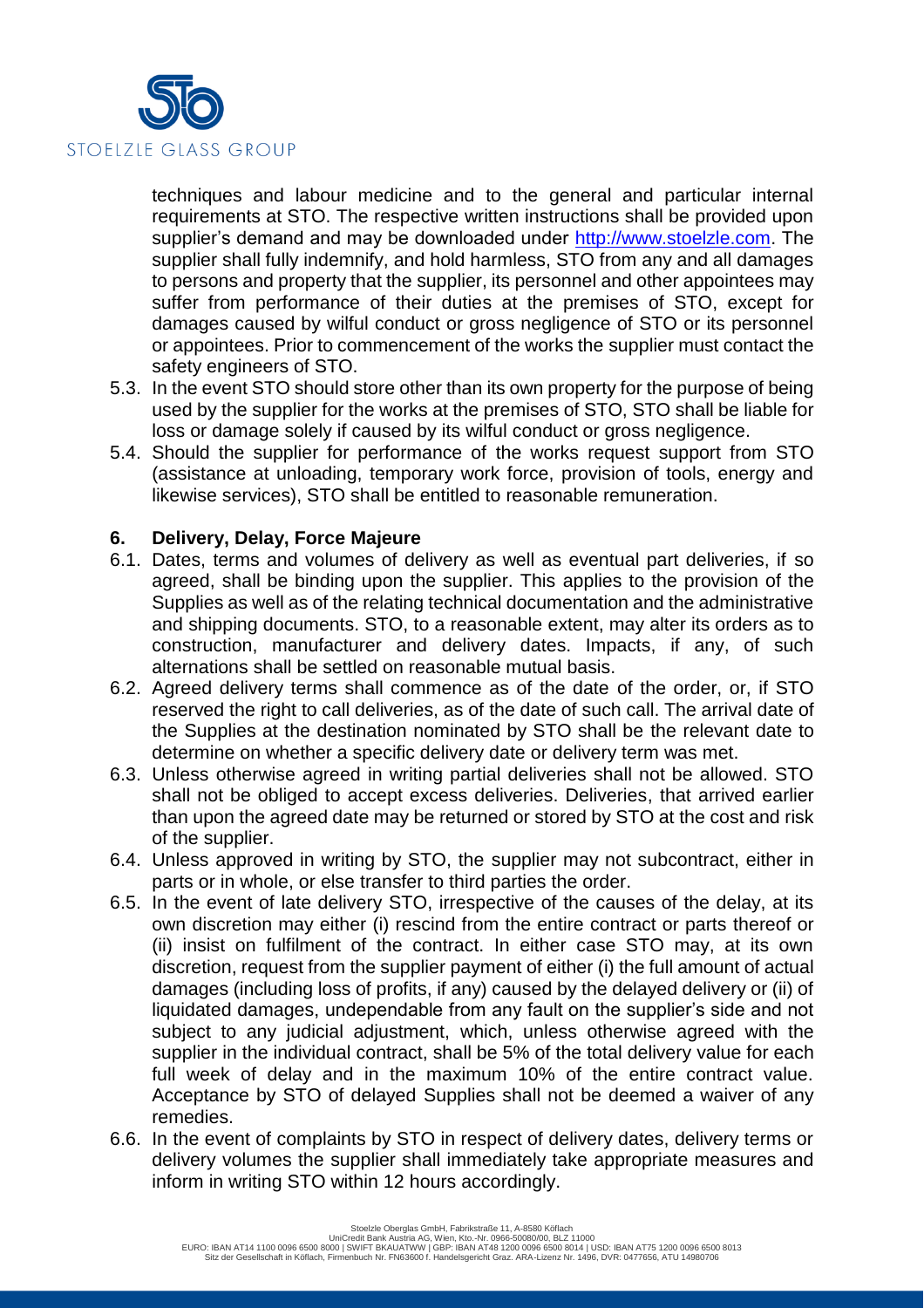

- 6.7. The supplier shall immediately inform STO in writing about any circumstances that are likely to prevent, hinder or delay proper performance of the order by the supplier.
- 6.8. In particular the following circumstances shall be considered as grounds of force majeure if they occur after the conclusion of the contract or, when they have occurred before that time, if their effects where not clearly foreseen before the conclusion, and they prevent, hinder or delay the contractual obligations of STO or a third supplier: war; war risk; insurrection; blockade; requisition; embargo; recruiting up of personnel for military service; currency restrictions; export or import prohibitions or restrictions; restrictions in the use of power; labour conflicts; general shortage of labour, transport and materials; water shortage; fire; flood; storm; obstruction of railways; non-delivery, faulty or delayed delivery of raw materials and other auxiliary materials for the production; internal reduction or cancellation of the Supplies to be made by the supplier to STO by STO's customers; and any other circumstances beyond the control of STO. In the event of a case of force majeure STO may, at its option, either suspend performance of the contract or immediately or at a later stage cancel the contract. The supplier may not raise claims of any kind whatsoever against STO on the grounds of such suspension or cancellation. STO shall without delay notify the supplier of the occurrence of a case of force majeure and of its further intention in respect of the contract. In the event of a case of force majeure at the side of a third supplier of STO, STO shall be fully released from its duties of notification towards the supplier by forwarding the notification received from such other supplier. If so necessary, the supplier shall at its own cost and risk properly store the Supplies until acceptance by STO.

# **7. Shipment, Packing**

- 7.1. Deliveries without the shipping documents requested in the order shall not be deemed performance of the order and shall, at the cost and risk of the supplier, either be returned or stored until receipt of the missing documents. In the event the Supplies should contain dangerous substances the supplier shall always provide for a safety data sheet. In the event Supplies should be determined for export the supplier shall issue a customs declaration on the Supplies' origin and forward such declaration to STO no later than together with the first delivery.
- 7.2. Unless otherwise agreed in writing all deliveries shall be made free to the place of destination nominated by STO (DDP), in appropriate packing, customs, insurance and other expenses paid. The supplier shall bare any risk until acceptance of the Supplies by STO or its appointees at such place of destination that was agreed for the deliveries to be made. Deliveries shall be accepted at the destination only during regular working hours.
- 7.3. All deliveries must be packed in a manner appropriate for transport. Packing instructions, if any, from STO must by all means be observed. Wood used for packing always needs to comply with the prevailing European Phytosanitary requirements. Dummies and packaging material, unless expressively requested within the supplier's invoice and shipping documents, shall not be returned by STO. Packaging materials, upon respective request from STO, shall be taken back and disposed by the supplier in accordance with prevailing environmental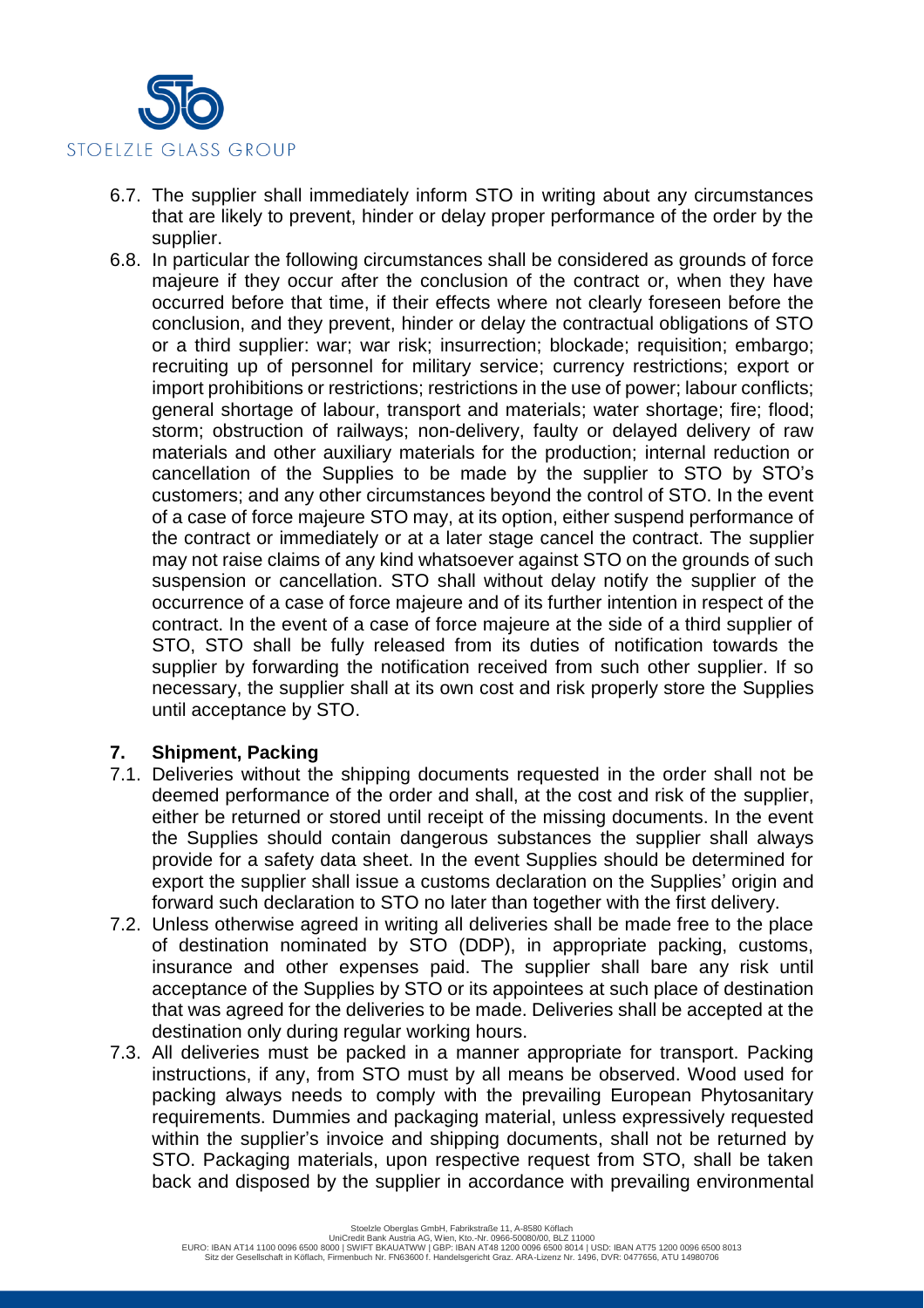

standards, free of cost. Special packaging made available to the supplier by STO shall remain ownership of STO; the supplier shall be liable to STO in the event of damages or loss of special packaging.

#### **8. Transfer of Ownership and Risk**

- 8.1. The transfer of ownership in the Supplies to STO shall be made through acceptance by STO's appointees. In the event the supplier needs to install or further process the Supplies at the place of destination, the transfer of ownership shall be effected upon completion of such works and, if so agreed or customary, upon completion of a test run.
- 8.2. The risk in relation to damages or loss of the Supplies shall pass to STO upon transfer of the ownership in the Supplies to STO.
- 8.3. Take-over of the Supplies by STO shall by no means be deemed acknowledgement by STO of the Supplies' conformity with the contract and no waiver by STO of any remedies due to defective, late or else non-conforming delivery.

## **9. Prices**

9.1. Unless otherwise agreed in writing, all prices shall be invariable fixed prices that may for no reason whatsoever be increased.

#### **10. Invoicing, Payment**

- 10.1. Invoices shall be sent to STO in duplicate upon shipment of the Supplies but separated from the Supplies. Order number and order date must be referred to in each invoice, VAT must be separately stated.
- 10.2. Unless otherwise agreed, and to the extent permitted by compulsory law, all invoices of the supplier shall be payable within 14 days from receipt by STO of the invoice or the Supplies (whatever occurs later) with 3 % discount or within 30 days from receipt by STO of the invoice or the Supplies (whatever occurs later) without deduction. Supplies to be paid for on delivery shall be accepted by STO only if agreed.
- 10.3. All payments shall be made in Euros. In the event payment was agreed in a different currency, the Euro exchange rate as of the date of the order shall apply. All expenses related to money transfers, collection of documents and documentary letters of credit shall be borne by the supplier.
- 10.4. Payment shall by no means be deemed acknowledgement by STO of the Supplies' conformity with the contract and no waiver by STO of any remedies due to defective, late or else non-conforming delivery.
- 10.5. STO, within its ordinary course of business, may resell further process and else dispose of the Supplies even prior to payment hereof.
- 10.6. The supplier, without written approval from STO, may not assign, pledge or otherwise dispose of any accounts receivable towards STO.
- 10.7. In the event of negligent late payment STO shall pay interest at a rate of 1% above the prevailing 3-months EURIBOR. Costs of debt collection shall not be paid.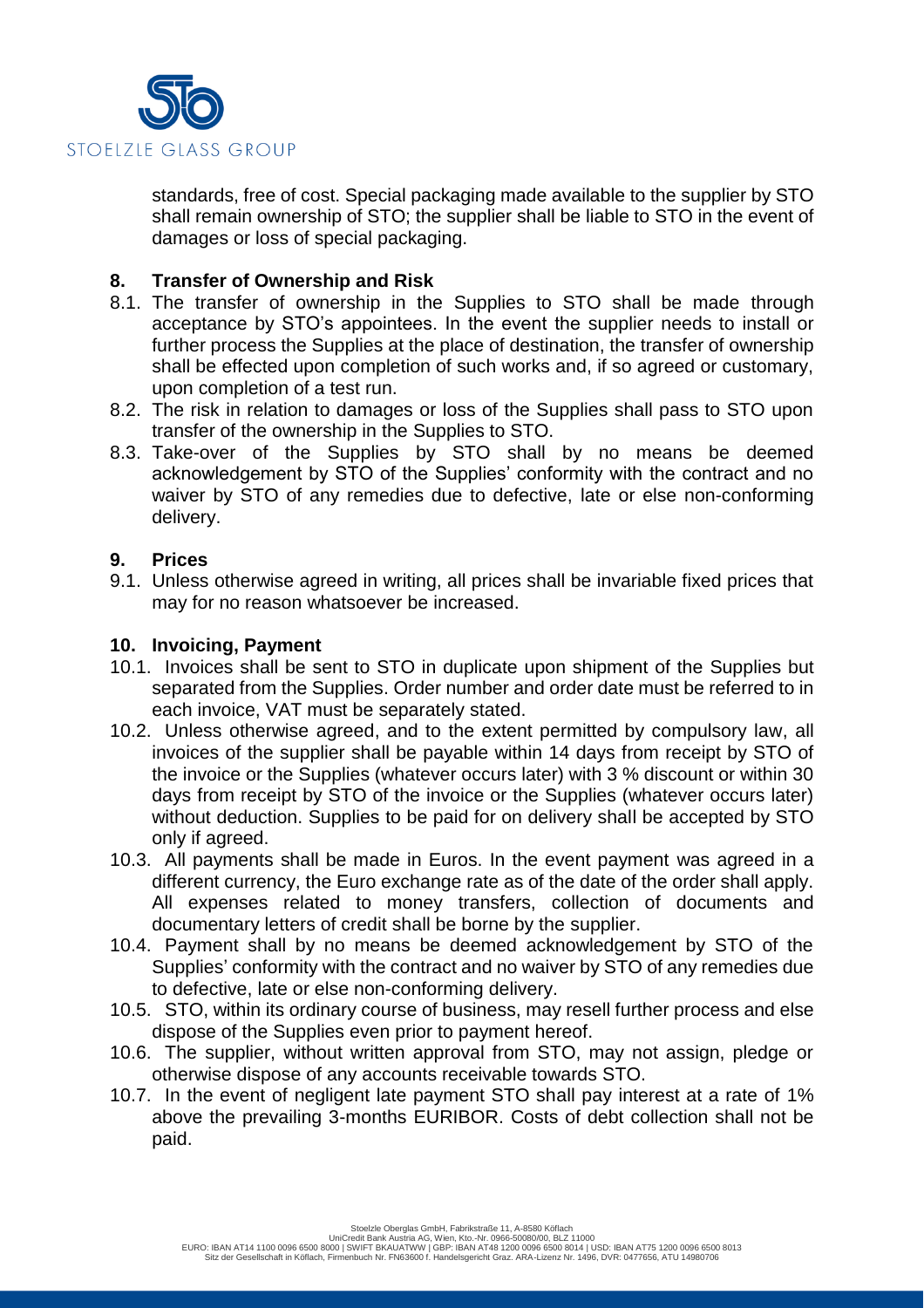

10.8. STO may offset against accounts payable to the supplier with any claims whatsoever that it might have towards the supplier, even if related to other business transactions.

#### **11. Guarantee**

- 11.1. The Supplier, in the meaning of specifically warranted characteristics, guarantees that each delivery shall fully comply with all requirements from STO as well as with all legal rules, regulations and standards, is properly made and corresponds to the commonly expected characteristics as well as to the expressively agreed or to such characteristics, as correspond to the nature of the business transaction.
- 11.2. The term of guarantee shall be 24 months; in the event STO should resell the Supplies, either after processing or unchanged, to a third party the term of guarantee shall at least equal the warranty term agreed between STO and the third party. The term of guarantee shall commence (i) basically upon transfer of the Supplies to STO in accordance with Section 8 (in the event of hidden defects upon discovery hereof), (ii) in case of equipment, machinery and systems upon the acceptance date notified by STO in the written acceptance certificate and (iii) in the event of spare parts upon putting in operation the same. In the event Supplies may not be put into, or cannot remain in, operation due to inspection for defects or remedy of defects, the term of guarantee shall be prolonged accordingly. For parts that have been repaired or redelivered the term of guarantee shall newly commence as of the respective date. STO shall be expressively relieved from any duty to have Supplies immediately inspected for any defects. Notification by STO of defects shall be deemed timely if communicated to the Supplier within the term of guarantee. Claims relating to defective Supplies shall prescribe within 3 years from the date notified in writing.
- 11.3. In the event defective Supplies should require incoming inspection beyond customary procedures the Supplier shall bear the costs related hereto.
- 11.4. In the event of defective Supplies STO, irrespective of the defect affecting the entire delivery or only parts thereof, the defect being material or not material, the defect being remediable or not remediable, may at its own discretion (i) demand substitute supply (change) or remedy of the defect (improvement) free of cost, (ii) in the event of late remedy by the Supplier have the assessed defects remedied itself or by third parties and (iii) in the event substitute delivery or improvement should not be possible or cause unreasonable costs for STO, demand reduction of price; in the event of material defects STO may rescind the entire contract or parts thereof. STO may demand that the supplier, no later than within 8 days from a respective request, takes back defective Supplies at its cost and risk, else STO may charge the Supplier for the costs of storage.
- 11.5. The Supplier, also if acting only negligent, shall be liable to STO for all damages caused by defective Supplies. The Supplier expressively acknowledges that STO as a supplier of manufacturing units with stratified work processes in the event of late or defective delivery may be liable to such customers for warranty claims and damages far beyond the respective liabilities provided by law. To the extent Supplies, whether unchanged or in processed form, are determined for such customers, the agreements between STO and such customers as to warranties

Stoelzle Oberglas GmbH, Fabrikstraße 11, A-8580 Köflach<br>UniCredit Bank Austria AG, Wien, Kto.-Nr. 0966-50080/00, BLZ 11000<br>EURO: IBAN AT14 1100 0096 6500 8000 | SWIFT BKAUATWW | GBP: IBAN AT48 1200 0096 6500 8014 | USD: IB Sitz der Gesellschaft in Köflach, Firmenbuch Nr. FN63600 f. Handelsgericht Graz. ARA-Lizenz Nr. 1496, DVR: 0477656, ATU 14980706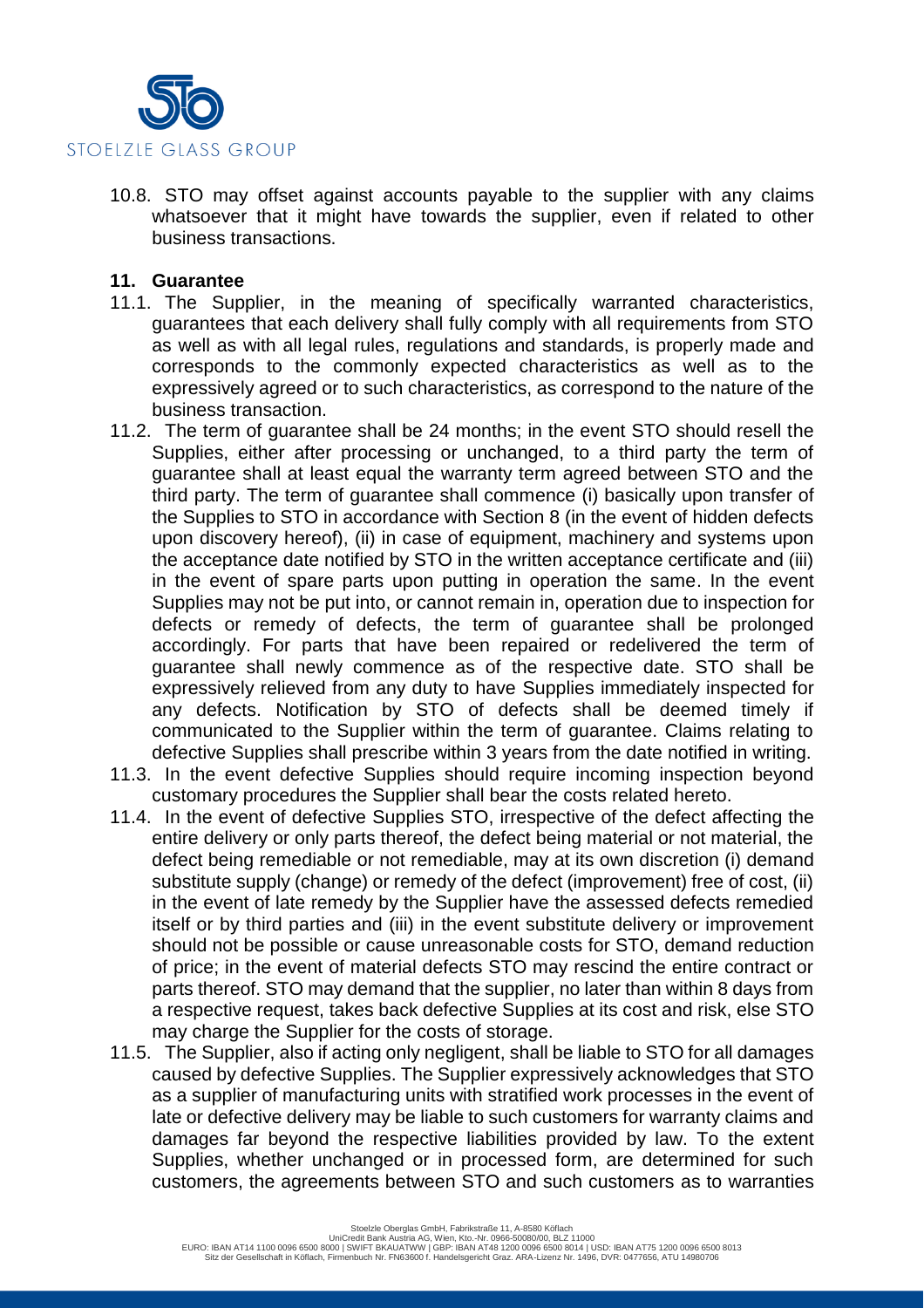

and damages shall be deemed also a part of the contractual agreements between STO and the Supplier. STO, upon Supplier's request, shall anytime disclose to the Supplier the prevailing agreements with the respective customers as to warranties and damages. The Supplier shall fully indemnify and hold harmless STO against any and all claims of such customers related to defective, late or else not order conform Supplies and waives all objections that such damages were not foreseeable.

11.6. The Supplier, no later than upon notification of dispatch, shall disclose in relation to each supply, all sub-suppliers, manufacturers and (as far as it regards imported products) the importers, in each case together with the name and the registered address of the respective company.

The Supplier is aware of the scope of business of STO. Even if STO should process the Supplies to a new product, such product must conform to the safety requirements that, upon use of the product, may reasonably be expected.

The Supplier shall immediately inform STO in writing, if the Supplies, due to compulsory law provisions or administrative orders, should not correspond to the safety as shall be required by the relevant product liability laws.

In the event the Supplier should be requested, in court or out of court, to pay damages (in particular, but not limited to, pursuant to the relevant product liability laws) the supplier shall immediately inform STO in writing.

In the event STO should be held liable due to any product liability laws

- the Supplier, else being liable for all damages, shall immediately deliver to STO all information and documentation that may be necessary or useful for evidencing the exemption from liability towards the damaged party;
- the Supplier shall be liable for all claims on recourse by STO pursuant to applicable product liability laws, including the cases where the Supplier is solely acting as importer or distributor of the products;
- the Supplier shall be liable pursuant to applicable product liability laws also for damages to property suffered by STO as an entrepreneur, whereby such liability may not be waived;
- STO, irrespective of contrary provisions by applicable product liability laws, may take recourse with the Supplier for any payment within 3 months from the date either such payment was made by STO or STO was condemned to such payment by valid and binding court judgement;
- the Supplier, irrespective of contrary provisions by applicable product liability laws, shall have the burden of proof that the Supplies were free of defects;
- the recourse of STO with the Supplier shall include also all legal fees and other expenditure related to the product liability case; and
- damages of, as well as recourse by, STO against the Supplier shall not be dependable upon notification by STO to the Supplier of the defect.

The Supplier shall always, upon respective request, provide for a sufficient insurance coverage pursuant to applicable product liability laws (a Supplier from abroad may provide for evidence of an insurance coverage of similar standard).

The Supplier shall always have insured with coverage to be agreed upon conclusion of the contract, else at reasonable coverage, all claims that STO and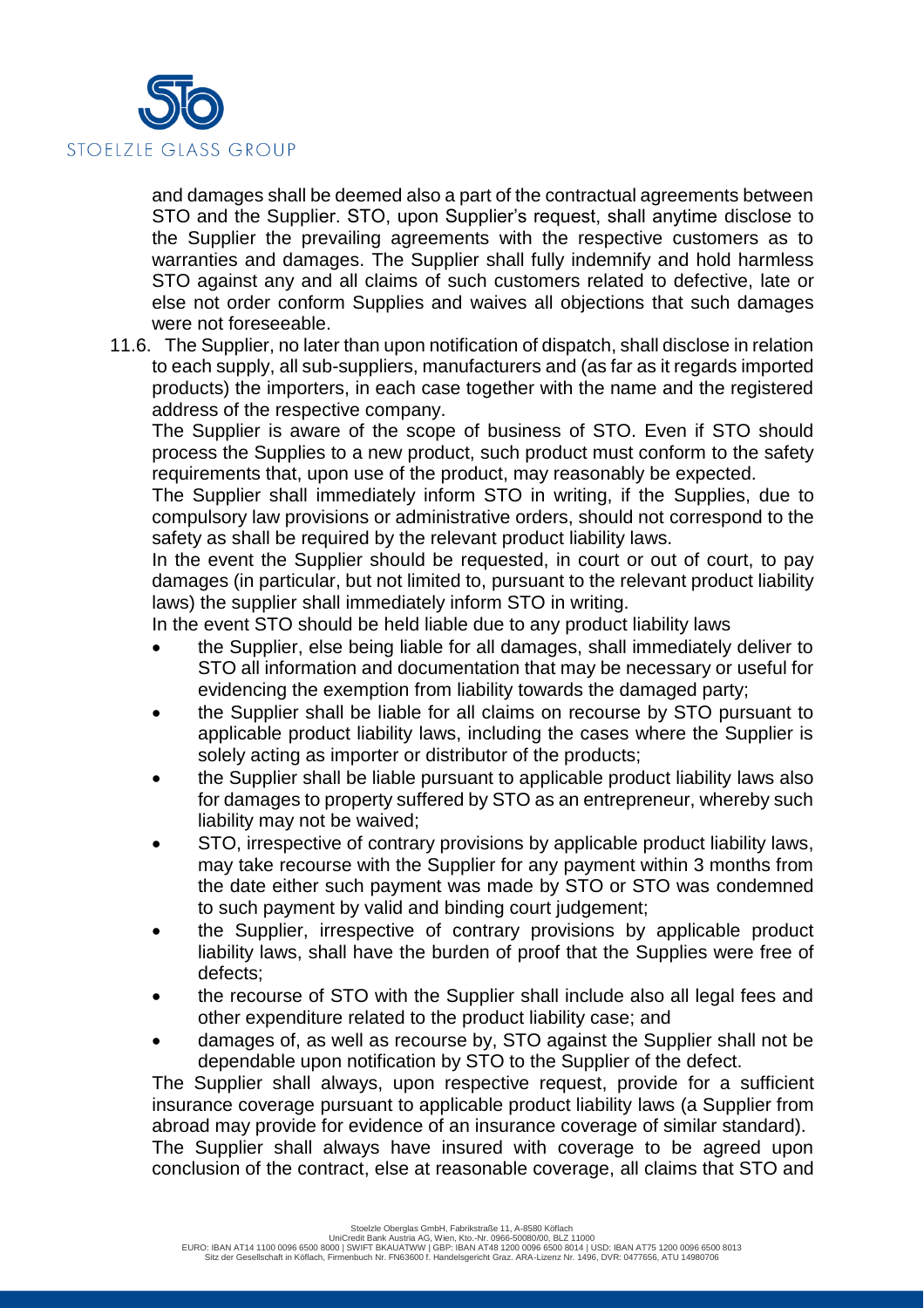

third parties may have due to product liability and shall provide STO upon request with respective evidence.

## **12. Documentation for Manufacture, Forms, Tools, Devices**

- 12.1.Samples, models, drawings, clichés and other expedients as well as forms, tools and devices, developed at the cost of STO and made available to the Supplier, shall remain free ownership of STO and shall be respectively marked. Drawings, without approval from STO, may neither be copied nor else disposed of. Such expedients and devices may solely be used for performance of the orders received from STO and may in particular not be disclosed or else made available to external third parties. Such expedients and devices shall be insured by the Supplier at replacement value and, upon completion of the order, be returned to STO free of cost and in proper condition, considering normal ware and tear. Any Supplier's rights of retention in that respect shall be excluded.
- 12.2.The Supplier warrants that neither the Supplies nor the acceptance, nor the use, nor any other disposal of the Supplies shall violate any third parties' intellectual property rights inland or abroad. The Supplier shall always fully indemnify and hold harmless STO from any third parties' claims in that respect. In the event the above warranty should prove to be incorrect, the Supplies shall be deemed defective and the remedies as agreed in Section 11 hereof shall apply.

#### **13. Confidentiality**

13.1 Unless fulfilment of the order requires respective disclosure, the Supplier shall keep strictly confidential all issues relating to the order, the works connected thereto and the respective processes as well all related technical and commercial documentation and devices. Irrespective of its own continuing obligation, the supplier shall bind any third party, engaged by the Supplier in connection with the performance of the order, to same confidentiality obligations.

#### **14. References, Data Protection**

- 14.1.Any references by the Supplier as to STO for advertising purposes shall require prior written approval from STO.
- 14.2.Upon order confirmation the Supplier agrees that STO may electronically process all personal data arrived in connection with the business transaction.

# **15. Place of Fulfilment, Applicable Law, Court Jurisdiction**

- 15.1.All deliveries and Supplies shall be fulfilled at the registered address of the ordering company of Stoelzle Glass Group, where all present and future claims of STO relating to contracts with the Supplier shall be fulfilled.
- 15.2.All contracts between STO and the Supplier and all claims related thereto shall be governed by, and construed in accordance with, the substantive law applicable at the registered address of the ordering company of Stoelzle Glass Group without regard to its conflict of law provisions. The UN Convention on Contracts for the International Sale of Goods shall be excluded.
- 15.3.All present and future claims relating to contracts with the Supplier shall be exclusively referred to the competent courts at the registered address of the ordering company of Stoelzle Glass Group; provided, however, that STO may